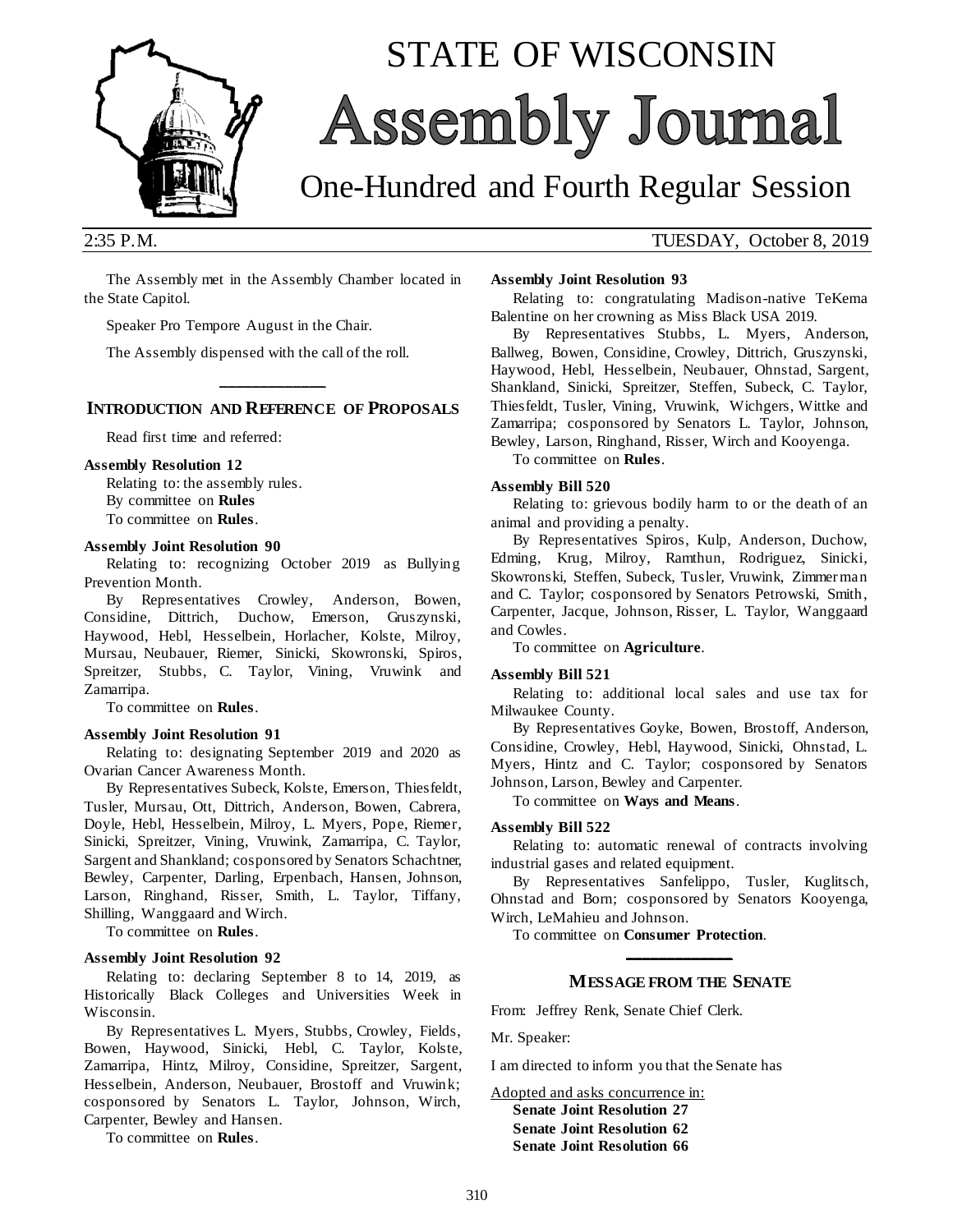**Senate Joint Resolution 67 Senate Joint Resolution 69**

#### Passed and asks concurrence in:

**Senate Bill 60 Senate Bill 71 Senate Bill 86 Senate Bill 131 Senate Bill 139 Senate Bill 142 Senate Bill 158 Senate Bill 160 Senate Bill 169 Senate Bill 170 Senate Bill 188 Senate Bill 200 Senate Bill 203 Senate Bill 217 Senate Bill 230 Senate Bill 266 Senate Bill 269 Senate Bill 289 Senate Bill 296 Senate Bill 297 Senate Bill 298 Senate Bill 300 Senate Bill 304 Senate Bill 320 Senate Bill 332 Senate Bill 349 Senate Bill 351 Senate Bill 362 Senate Bill 391 Senate Bill 433 Senate Bill 447**

#### Concurred in:

**Assembly Bill 22 Assembly Bill 51 Assembly Bill 52 Assembly Bill 53 Assembly Bill 54 Assembly Bill 117 Assembly Bill 132 Assembly Bill 141 Assembly Bill 143 Assembly Bill 168 Assembly Bill 193 Assembly Bill 195 Assembly Joint Resolution 48**

#### Amended and concurred in as amended:

**Assembly Bill 235** (Senate substitute amendment 1 adopted)

**Assembly Bill 285** (Senate amendment 1 adopted) **\_\_\_\_\_\_\_\_\_\_\_\_\_**

#### **ACTION ON THE SENATE MESSAGE**

#### **Senate Joint Resolution 27**

Relating to: proclaiming November 1 as Electa Quinney Day in Wisconsin.

By Senators Cowles, Carpenter, Olsen, Petrowski, Ringhand and Wirch; cosponsored by Representatives Felzkowski, Considine, B. Meyers, Milroy, Murphy, Mursau, Ohnstad, Rodriguez, Sinicki, Spiros, Spreitzer, Stubbs, Subeck, Tauchen, C. Taylor, Tusler and Vruwink.

To committee on **Rules**.

#### **Senate Joint Resolution 66**

Relating to: recognizing October 28, 2019, as First Responders Appreciation Day in Wisconsin.

By Senators Nass, Tiffany, Carpenter, Jacque, Marklein, Miller, Olsen, Ringhand, Schachtner, L. Taylor and Wanggaard; cosponsored by Representatives Pronschinske, James, Allen, Anderson, Dittrich, Edming, Felzkows ki, Gundrum, Hebl, Hintz, Horlacher, Kolste, Loudenbeck, Magnafici, Milroy, Murphy, Mursau, Novak, Ohnstad, Oldenburg, Petryk, Plumer, Rodriguez, Sargent, Shankland, Sinicki, Skowronski, Spiros, Spreitzer, Swearingen, Thiesfeldt, Tranel, Tusler, VanderMeer, Vorpagel, Vruwink and Wittke.

To committee on **Rules**.

#### **Senate Joint Resolution 69**

Relating to: recognizing the contributions of the 115th Fighter Wing and showing support for basing F-35As at Truax Field Air National Guard Base in Wisconsin.

By Senators Fitzgerald, Miller, Roth, Marklein and Kooyenga; cosponsored by Representatives Kurtz, Skowronski, VanderMeer, Allen, Edming, Summerfield, James, Plumer, Dittrich, Ballweg, Tittl and Ott.

To committee on **Rules**.

#### **Senate Bill 170**

Relating to: allowing minors to operate temporary stands without a permit or license.

By Senators Kooyenga, Carpenter, Cowles, Craig, Kapenga, Marklein, Nass, Olsen, Stroebel, L. Taylor, Testin and Wanggaard; cosponsored by Representatives Horlacher, Sargent, Allen, Ballweg, Brandtjen, Brooks, Dittrich, Edming, Fields, Gundrum, Katsma, Kerkman, Knodl, Kulp, Macco, Murphy, Mursau, L. Myers, Ohnstad, Pronschinske, Rohrkaste, Sinicki, Skowronski, Snyder, Sortwell, Spiros, Stafsholt, Steffen, Tranel, Vining, Vruwink, Wichgers and Zimmerman.

To committee on **Rules**.

#### **Senate Bill 266**

Relating to: requiring political subdivisions and Marquette University to pay health insurance premiums for survivors of a law enforcement officer who dies in the line of duty and making an appropriation.

By Senators Wanggaard, Bewley, Bernier, Carpenter, Erpenbach, Feyen, Fitzgerald, Hansen, Jacque, Johnson, Marklein, Olsen, Petrowski, Ringhand, Risser, Roth, Schachtner, Smith, L. Taylor, Testin and Wirch; cosponsored by Representatives Spiros, Doyle, Anderson, Billings , Bowen, Brandtjen, Brostoff, Dittrich, Duchow, Edming, Emerson, Goyke, Hebl, Hesselbein, Hintz, Horlacher, James, Kitchens, Kolste, Krug, Kulp, Kurtz, Macco, Milroy, Murphy, Mursau, L. Myers, Neubauer, Novak, Nygren, Ohnstad, Ott, Petryk, Pope, Pronschinske, Quinn, Ramthun, Riemer, Rodriguez, Rohrkaste, Sanfelippo, Sargent, Schraa,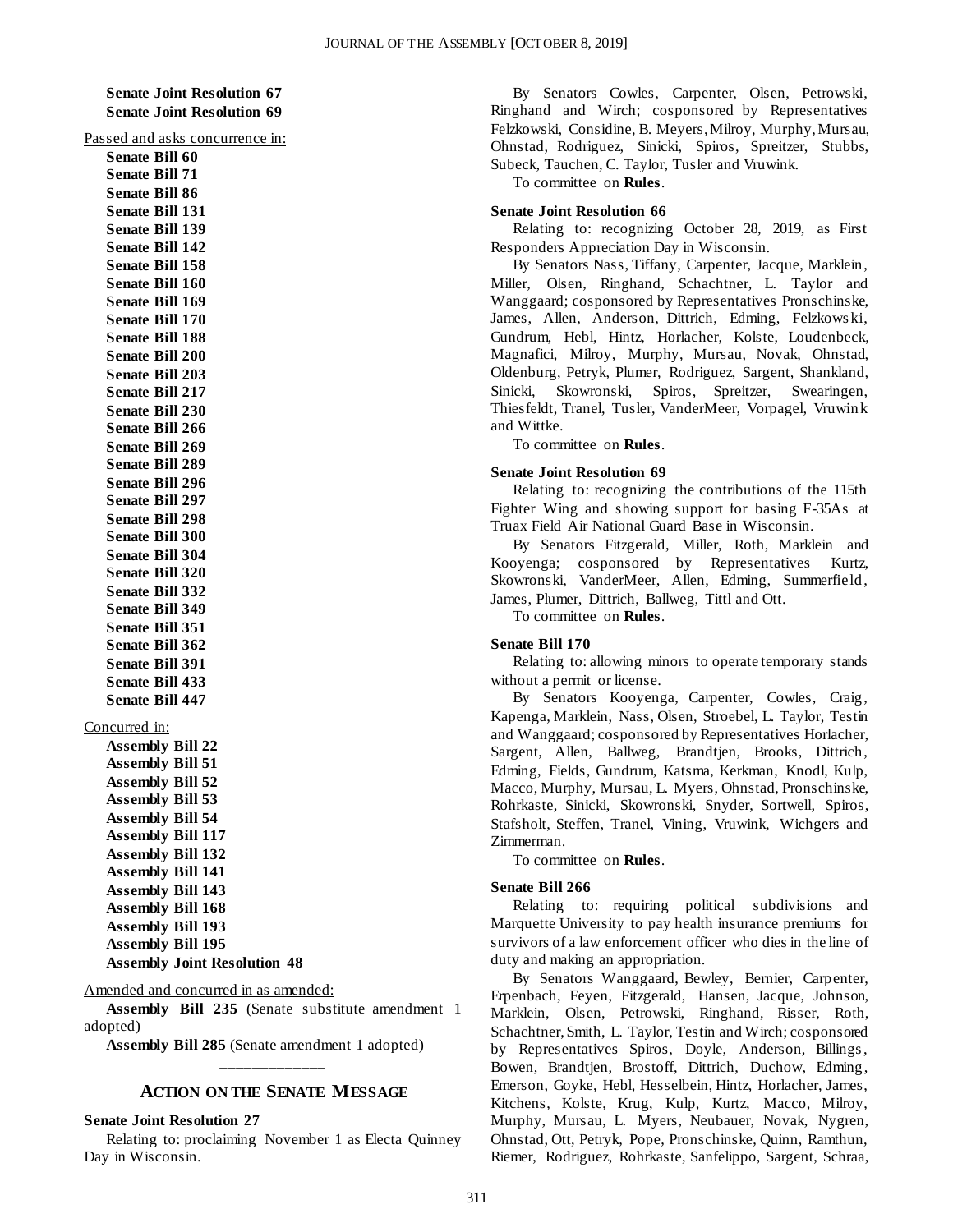Shankland, Sinicki, Skowronski, Snyder, Spreitzer, Stafsholt, Steffen, Stubbs, Stuck, Subeck, Summerfield, Swearingen, Tauchen, C. Taylor, Thiesfeldt, Tittl, Tranel, Tusler, Vorpagel, Vruwink, Wichgers, Zimmerman, Kerkman, Jagler and Wittke.

To committee on **Rules**.

#### **Senate Bill 391**

Relating to: lengthening the time during which tax increments may be allocated and expenditures for project costs may be made and extending the maximum life for Tax Incremental Districts Number Three and Four in the village of Lake Delton.

By Senators Olsen and Marklein; cosponsored by Representatives Ballweg, Kurtz and Tusler.

To committee on **Rules**.

#### **Senate Bill 433**

Relating to: designating the Wisconsin 9/11 Memorial Highway and directional signage for the Wisconsin 9/11 Memorial and Education Center.

By Senators Stroebel, Darling, Kooyenga, Schachtner, Wanggaard and Wirch; cosponsored by Representatives Ramthun, Brooks, Gundrum, Brandtjen, Born, Anderson, Billings, Brostoff, Doyle, Duchow, Edming, Felzkows ki, Fields, Horlacher, Jagler, James, Katsma, Kitchens, Knodl, Kuglitsch, Kulp, Kurtz, Macco, Milroy, Murphy, Mursau, Neylon, Ohnstad, Oldenburg, Ott, Pronschinske, Quinn, Rohrkaste, Sanfelippo, Schraa, Sinicki, Skowronski, Snyder, Spiros, Summerfield, Tauchen, Tittl, Tranel, Tusler, Vruwink, Wichgers and Zimmerman.

To committee on **Rules**.

#### **\_\_\_\_\_\_\_\_\_\_\_\_\_ COMMUNICATIONS**

October 8, 2019

Patrick E. Fuller Assembly Chief Clerk 17 West Main Street, Suite 401 Madison, WI 53703

Dear Chief Clerk Fuller:

Please add my name as a co-author of Assembly Joint Resolution 88, relating to recognizing the contributions of the 115th Fighter Wing and showing support for basing F-35As at Truax Field Air National Guard Base in Wisconsin.

**\_\_\_\_\_\_\_\_\_\_\_\_\_**

Sincerely, *ROB SWEARINGEN* State Representative 34th Assembly District

October 8, 2019

Patrick E. Fuller Assembly Chief Clerk 17 West Main Street, Suite 401 Madison, WI 53703

Dear Chief Clerk Fuller:

Please add my name as a co-author of Assembly Joint Resolution 50, relating to proclaiming November 1 as Electa Quinney Day in Wisconsin.

Please add my name as a co-author of Assembly Joint Resolution 78, relating to commending emergency response personnel across the state for their work during the July 2019 severe weather incidents.

Please add my name as a co-author of Assembly Joint Resolution 85, relating to recognizing October 28, 2019, as First Responders Appreciation Day in Wisconsin.

Please add my name as a co-author of Assembly Bill 300, relating to requiring political subdivisions and Marquette University to pay health insurance premiums for survivors of a law enforcement officer who dies in the line of duty and making an appropriation.

**\_\_\_\_\_\_\_\_\_\_\_\_\_**

Sincerely, *JOCASTA ZAMARRIPA* State Representative 8th Assembly District

October 8, 2019

Patrick E. Fuller Assembly Chief Clerk 17 West Main Street, Suite 401 Madison, WI 53703

Dear Chief Clerk Fuller:

Please add my name as a co-author of Assembly Bill 501, relating to funding the public defender pay progression and making an appropriation.

**\_\_\_\_\_\_\_\_\_\_\_\_\_**

Sincerely, *JEREMY THIESFELDT* State Representative 52nd Assembly District

October 8, 2019

Patrick E. Fuller Assembly Chief Clerk 17 West Main Street, Suite 401 Madison, WI 53703

Dear Chief Clerk Fuller:

Please add my name as a co-author of Assembly Bill 486, relating to supplemental transportation aids.

**\_\_\_\_\_\_\_\_\_\_\_\_\_**

Sincerely, *BETH MEYERS* State Representative 74th Assembly District